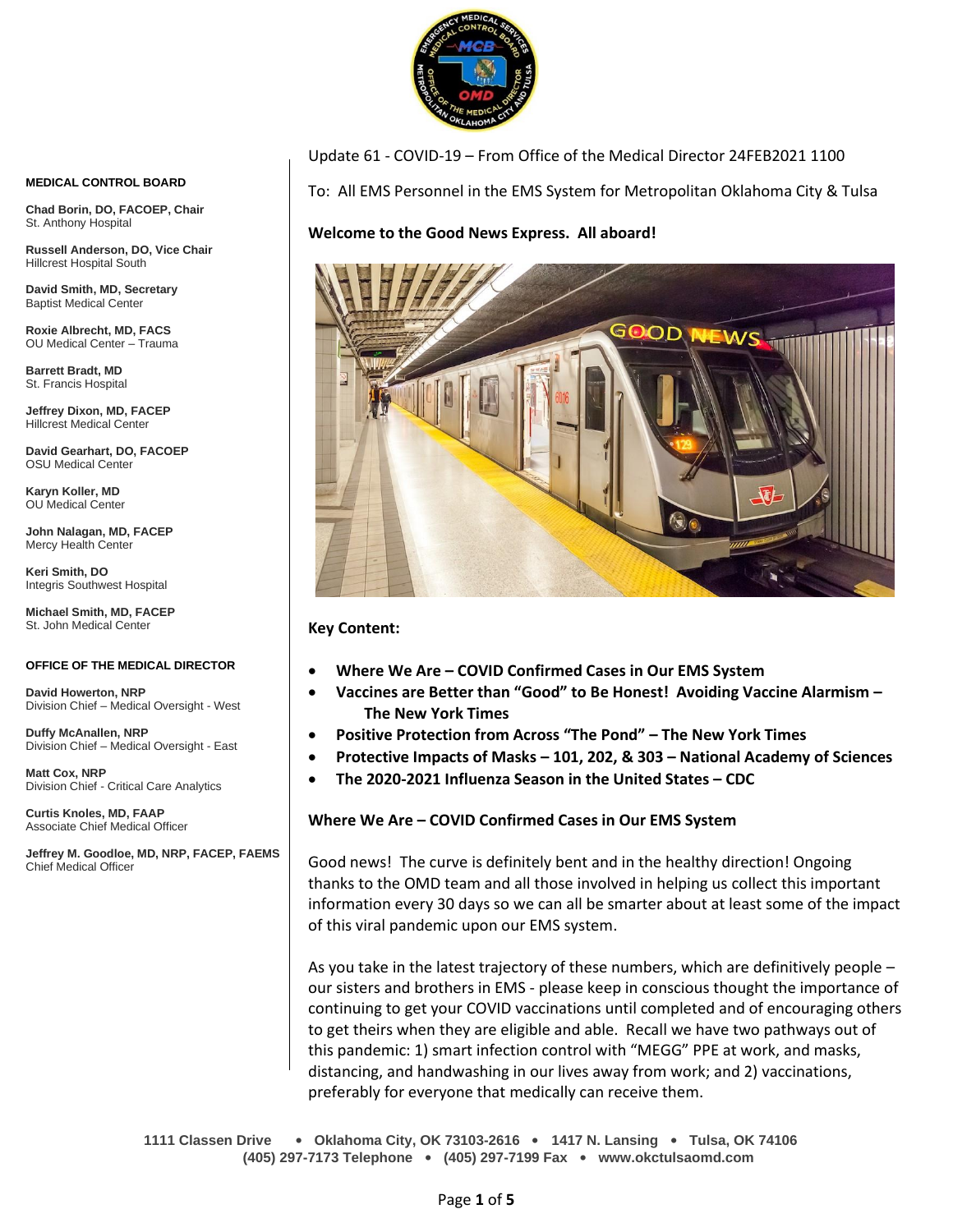

Here's the full results for our EMS system family since the pandemic's beginning. Keep in mind, as you see the data points, these are new infections in the time periods indicated, not cumulative infections:

| Through 6/9/20        | 4 individuals   |
|-----------------------|-----------------|
| 6/10/20 - 7/15/20     | 36 individuals  |
| 7/16/20 - 8/15/20     | 44 individuals  |
| 8/16/20 - 9/15/20     | 29 individuals  |
| 9/16/20 - 10/15/20    | 71 individuals  |
| 10/26/20 - 11/15/20   | 112 individuals |
| $11/16/20 - 12/15/20$ | 113 individuals |
| $12/16/20 - 1/15/21$  | 139 individuals |
| 1/16/21-2/15/21       | 39 individuals  |

Overall, this represents a cumulative number of 587 individuals in our EMS system with confirmed COVID-19 infection (not suspected infection without positive test results) through the last reporting date of 2/15/21.

### **Vaccines are Better than "Good" to Be Honest! Avoiding Vaccine Alarmism – The New York Times**

This is an important article of perspective. Sometimes we can get so technical and cautious that we miss the miracles happening all around us. Can you imagine effective vaccines being developed within a year a century ago? Absolutely not and notably sad for our ancestors having to navigate the 1918-1919 influenza pandemic, trying to stay alive so you and I could exist now! Please take a few minutes to read this so you can keep the advisements that "nothing is 100%" in perspective, because the good in the news is definitely there…

### <https://www.nytimes.com/2021/02/19/briefing/ted-cruz-texas-water-iran-nuclear.html>

### **Positive Protection from Across "The Pond" – The New York Times**

There are very encouraging research results from the UK on the positive protective impacts of both the Pfizer BioNTech and AstraZeneca vaccines against COVID-19. The Moderna vaccine isn't yet approved in the UK, so that's why it is not included in these studies. This is another helpful read to keep us cognizant that hope doesn't just exist in theory; hope is

> **1111 Classen Drive** • **Oklahoma City, OK 73103-2616** • **1417 N. Lansing** • **Tulsa, OK 74106 (405) 297-7173 Telephone** • **(405) 297-7199 Fax** • **www.okctulsaomd.com**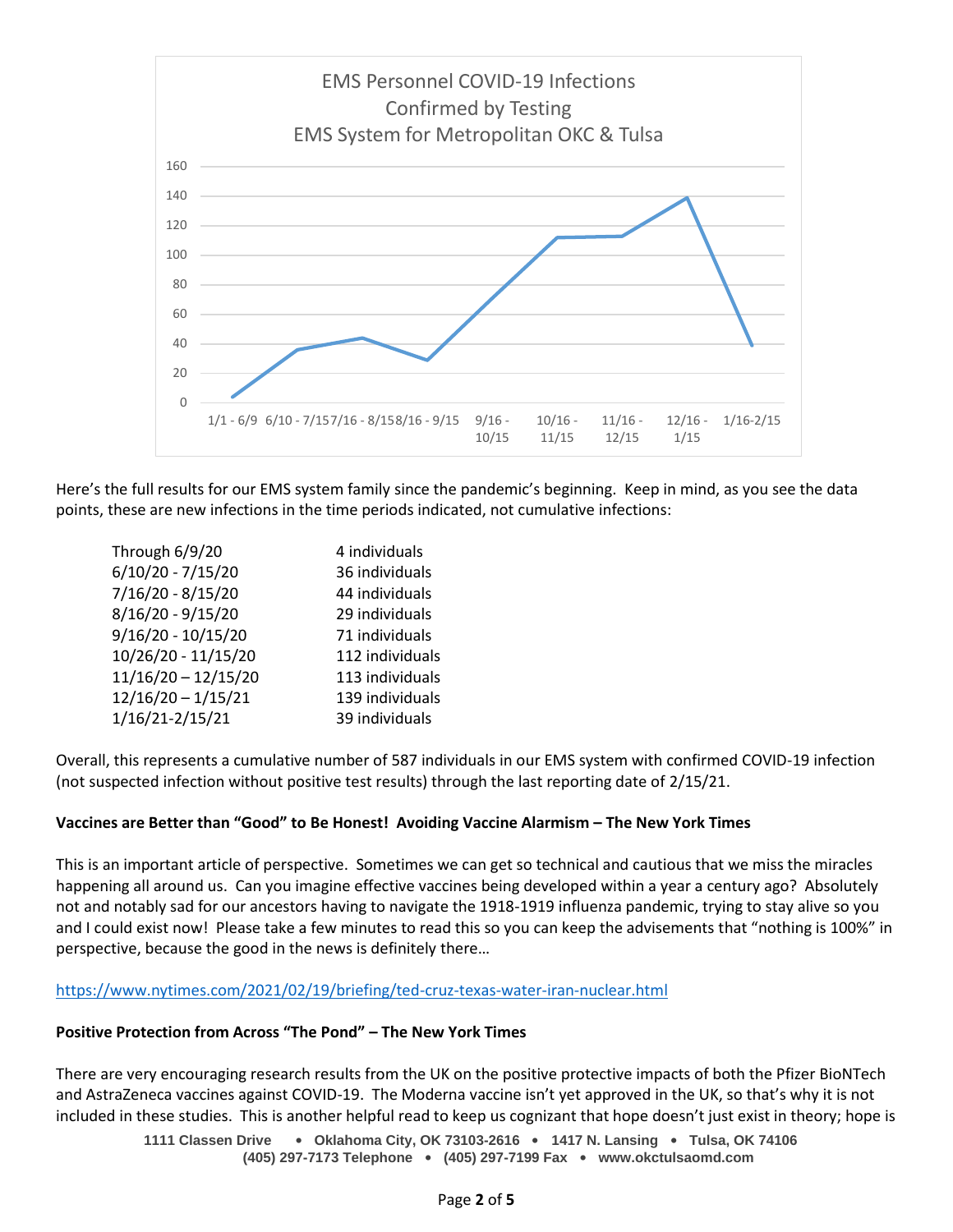contained in significant milligrams in every vaccination given worldwide. While of course we are most focused upon the citizens in the communities we serve, the answers in solving this pandemic are globally based. Every vaccination in every country helps us all more than we may realize…

<https://www.nytimes.com/2021/02/22/world/europe/vaccine-studies-UK-hospital.html>

### **Protective Impacts of Masks – 101, 202, & 303 – National Academy of Sciences**

You not only have my permission but advice to read this one in "rapid scanning" mode. It's a lengthy, but very nicely composed manuscript on the scientifically derived benefits of widespread adoption of masking in public. It's very well referenced (141 resources cited by the authors!) and organized. If you try to focus intently word by word it will get "quicksand lengthy." Scan it for the general gist of the messages it seeks to convey and you'll find it approachable. You'll also be among the most informed on Planet Earth about masking benefits afterwards. While sometimes I wonder how much of a difference I can make as one person masking, this helps me see the positive in continuing to do what doesn't still feel natural. See what you think…

## <https://www.pnas.org/content/118/4/e2014564118>

### **The 2020-2021 Influenza Season in the United States – CDC**

You might vaguely recall something in many Updates ago that the influenza season in the Southern Hemisphere in our summer (their winter) wasn't bad at all. We hoped then that we could say the same in due time because the thought of a tough influenza season on top of this SARS-CoV-2 pandemic was just too much for us to have to endure. So, here's the good news with data backing it up to say our hopes have been realized.

Now, are there people in the US with influenza? Surely. We've had some EMTs and Paramedics in our own EMS system test positive for influenza, mostly influenza A and very, very rarely influenza B. Not to diminish the aches, fevers, and other symptoms these folks have had, though the numbers in total are something we can all celebrate.

It's not that influenza decided to give us a break; viruses don't have sympathy or any other emotion for that matter. All the precautions we collectively have taken to try to keep COVID-19 away also did what? Exactly! Our actions also worked to keep influenza in check.

This is all spelled out in significant detail in the US Centers for Disease Control Weekly Influenza Report at <https://www.cdc.gov/flu/weekly/index.htm>

Taking just a few images from this latest report, from the week ending February 13, 2021 (recall these are always several days delayed gathering and analyzing data), we see first the following chart comparing recent influenza seasons: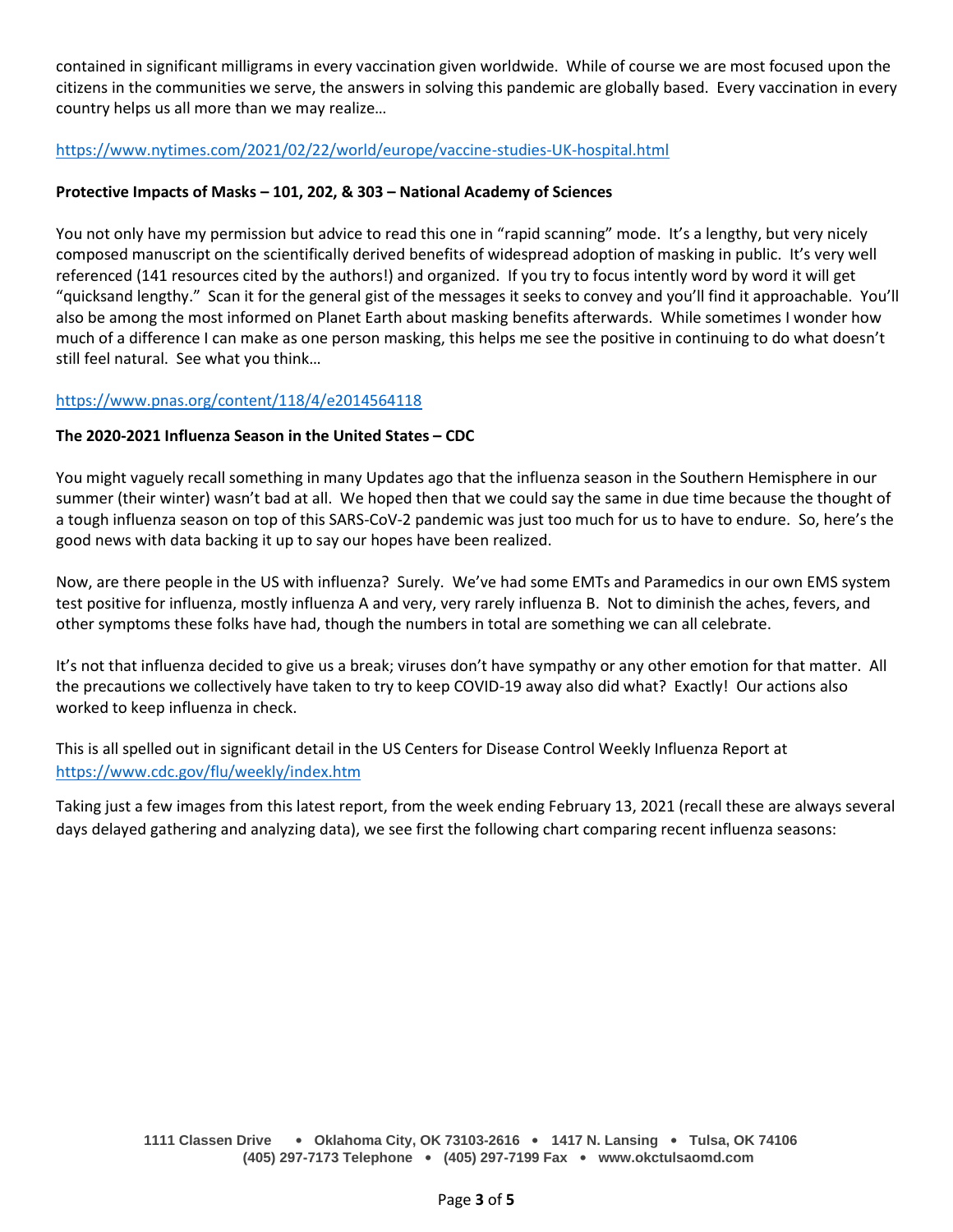

Those red triangles sure look good compared to every other influenza season, don't they? We have approximately 8 more weeks to know for certain that the strong trend will continue. The takeaway is keep up all the anti-COVID-19 practices while also being glad you got the influenza vaccine weeks ago because all of that is working to keep almost all of you flu-healthy as well! By the way, that straight dashed line running left to right? It's the "epidemic line threshold" so when looking at an influenza season, we can judge whether it was an epidemic (above the line) or not (below the line). We clearly are seeing 2020-2021 as non-epidemic in the US.

Another way of looking at influenza in the US is by using the following graph.



**1111 Classen Drive** • **Oklahoma City, OK 73103-2616** • **1417 N. Lansing** • **Tulsa, OK 74106 (405) 297-7173 Telephone** • **(405) 297-7199 Fax** • **www.okctulsaomd.com**